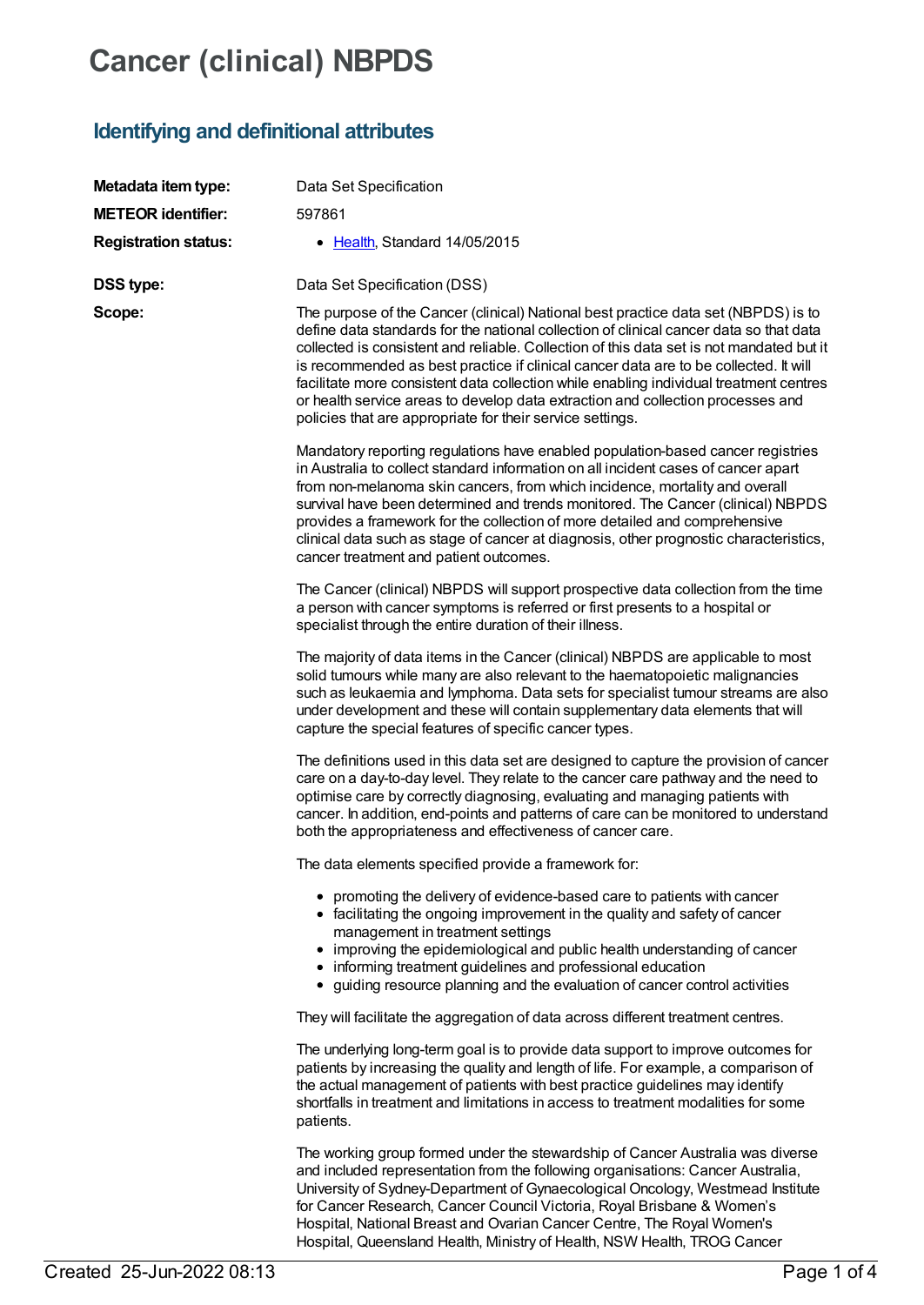Research, and the Cancer Institute NSW.

To ensure the broad acceptance of the data set, the proposed list of data items was circulated to members of Cancer Australia's National Cancer Data Strategy AdvisoryGroup, a multidisciplinary group with a broad spectrum of epidemiological knowledge and expertise, and the inter-governmental Strategic Forum, comprising clinicians and senior health department officials from the AustralianGovernment and from each state and territory government, and with strong community representation. The working group also sought consultation from cancer registry data managers, clinical leaders, pathologists, medical oncologists and radiation oncologists to achieve consensus when required.

The Cancer (clinical) NBPDS is intended to only describe data collected in relation to the **initial course of cancer treatment**. The initial course of treatment includes all treatments administered to the patient from diagnosis and before disease progression or recurrence.

### **Collection and usage attributes**

| Guide for use:             | The Cancer (clinical) NBPDS contains six data clusters relating to cancer<br>treatment. To ensure a complete description of the clinical management of cancer,<br>it is recommended that if the patient has had the specific treatment modality the<br>cluster refers to, each data item within the cluster should be completed.                                                                                                                                          |
|----------------------------|---------------------------------------------------------------------------------------------------------------------------------------------------------------------------------------------------------------------------------------------------------------------------------------------------------------------------------------------------------------------------------------------------------------------------------------------------------------------------|
|                            | The data clusters are as follows:                                                                                                                                                                                                                                                                                                                                                                                                                                         |
|                            | • Chemotherapy for cancer cluster<br>• Hormone therapy for cancer cluster<br>• Immunotherapy for cancer cluster<br>• Radiotherapy for cancer cluster<br>• Surgery for cancer cluster<br>• Systemic therapy procedure for cancer cluster                                                                                                                                                                                                                                   |
| <b>Collection methods:</b> | Data is to be collected for the initial course of cancer treatment. The initial course of<br>treatment includes all treatments administered to the patient from diagnosis and<br>before disease progression or recurrence.                                                                                                                                                                                                                                                |
|                            | This data set is primarily directed at the clinical and clinical epidemiological use of<br>cancer data. Treatment centres such as hospitals, radiotherapy centres and cancer<br>specialist practices are the settings in which implementation of the core Cancer<br>(clinical) NBPDS should be considered. The data set can also be used by a wider<br>range of health and health-related establishments that create, use, or maintain<br>records on health-care clients. |

#### **Source and reference attributes**

**Submitting organisation:** Cancer Australia

#### **Relational attributes**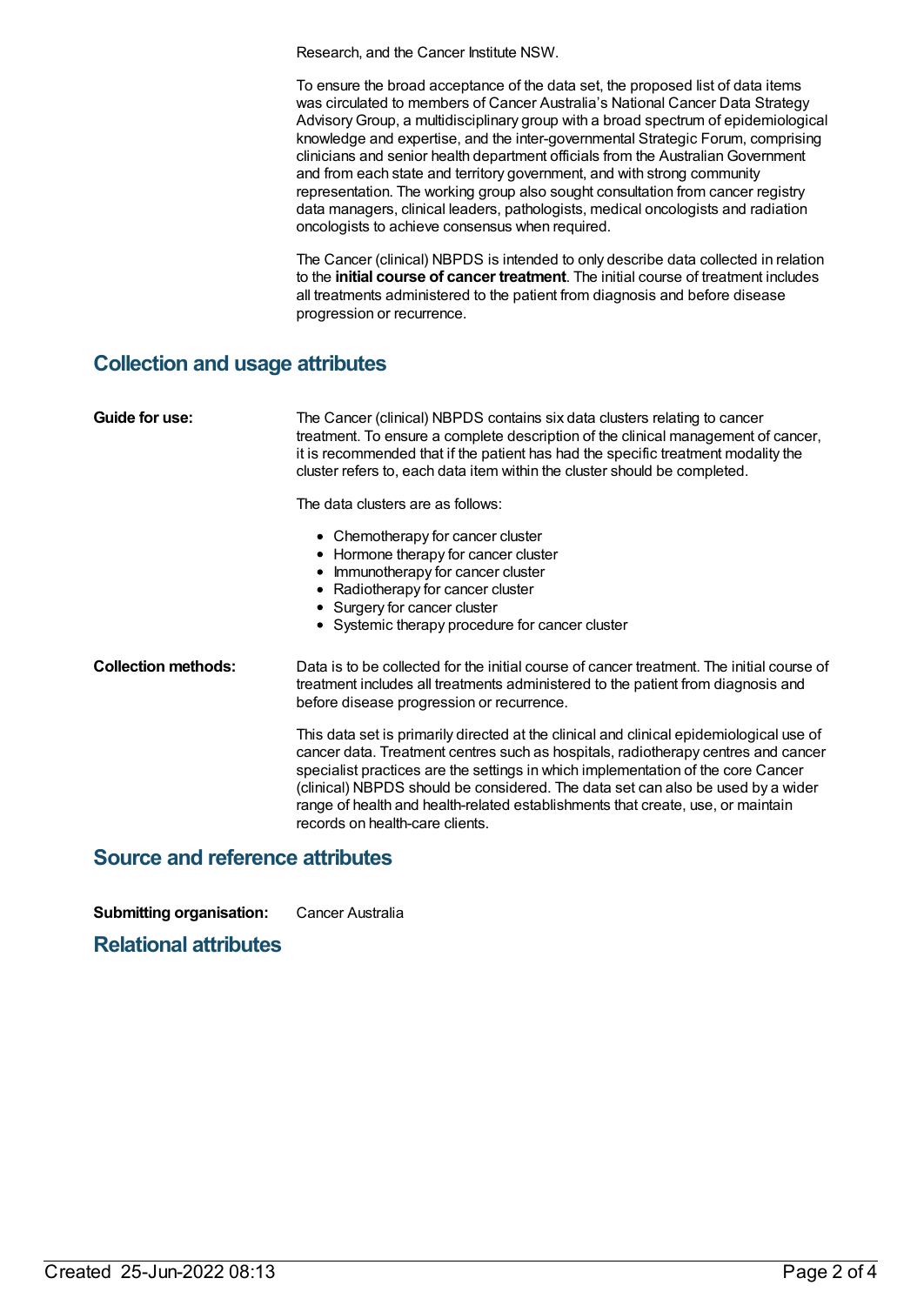#### **Related metadata references:**

See also **[Adolescent](https://meteor.aihw.gov.au/content/599629) and young adult cancer (clinical) NBPDS** 

• [Health](https://meteor.aihw.gov.au/RegistrationAuthority/12), Standard 14/05/2015

Supersedes Cancer [\(clinical\)](https://meteor.aihw.gov.au/content/560813) DSS

• [Health](https://meteor.aihw.gov.au/RegistrationAuthority/12), Superseded 14/05/2015

See also [Gynaecological](https://meteor.aihw.gov.au/content/599620) cancer (clinical) NBPDS

• [Health](https://meteor.aihw.gov.au/RegistrationAuthority/12), Standard 14/05/2015

See also **Lung cancer [\(clinical\)](https://meteor.aihw.gov.au/content/599613) NBPDS** 

• [Health](https://meteor.aihw.gov.au/RegistrationAuthority/12), Standard 14/05/2015

See also [Prostate](https://meteor.aihw.gov.au/content/481386) cancer (clinical) NBPDS

• [Health](https://meteor.aihw.gov.au/RegistrationAuthority/12), Standard 14/05/2015

## **Metadata items in this Data Set Specification** Show more detail

| Seq<br>No.                   | Metadata item                                                                                                                        | <b>Obligation Max</b> | <b>occurs</b>            |
|------------------------------|--------------------------------------------------------------------------------------------------------------------------------------|-----------------------|--------------------------|
| $\overline{\phantom{0}}$     | Chemotherapy for cancer cluster                                                                                                      | Conditional 1         |                          |
|                              | Hormone therapy for cancer cluster                                                                                                   | Conditional 1         |                          |
|                              | Immunotherapy for cancer cluster                                                                                                     | Conditional 1         |                          |
|                              | Radiotherapy for cancer cluster                                                                                                      | Conditional 1         |                          |
|                              | <b>Surgery for cancer cluster</b>                                                                                                    | Conditional 1         |                          |
|                              | Systemic therapy procedure for cancer cluster                                                                                        | Conditional 1         |                          |
|                              | Cancer staging-cancer staging scheme source edition number, code N[N]                                                                | Mandatory 1           |                          |
|                              | Cancer staging-cancer staging scheme source, code N[N]                                                                               | Mandatory             | -1                       |
|                              | Cancer staging-staging basis of cancer, code A                                                                                       | Mandatory             | $\overline{\mathbf{1}}$  |
|                              | Cancer treatment-cancer treatment type, code N[N]                                                                                    | Mandatory             | $\overline{1}$           |
|                              | Cancer treatment—multidisciplinary team review indicator, yes/no/unknown code N                                                      | Mandatory             | $\overline{\phantom{1}}$ |
|                              | Cancer treatment-other cancer treatment, text X[X(149)]                                                                              | Conditional 99        |                          |
|                              | Cancer treatment-outcome of treatment, code N.N.                                                                                     | Mandatory             | -1                       |
|                              | Date-accuracy indicator, code AAA                                                                                                    | Mandatory             | $\overline{1}$           |
|                              | Establishment-organisation identifier (state/territory), NNNNN                                                                       | Mandatory 1           |                          |
|                              | Healthcare provider-organisation identifier, N(16)                                                                                   | Mandatory             | -1                       |
|                              | Patient-cancer status, code N                                                                                                        | Mandatory             | -1                       |
|                              | Patient-date of last contact, DDMMYYYY                                                                                               | Mandatory             | $\overline{1}$           |
|                              | Patient-diagnosis date of cancer, DDMMYYYY                                                                                           | Mandatory             | - 1                      |
| $\qquad \qquad \blacksquare$ | Patient-diagnosis date of first recurrence as distant metastasis, DDMMYYYY                                                           | Conditional 1         |                          |
|                              | Patient-diagnosis date of first recurrence as locoregional cancer, DDMMYYYY                                                          | Conditional 1         |                          |
| $\qquad \qquad \blacksquare$ | Person (address)-address line, text X[X(179)]                                                                                        | Mandatory             | $\overline{1}$           |
|                              | Person (name)-family name, text X[X(39)]                                                                                             | Mandatory 1           |                          |
|                              | Person (name)—given name, text X[X(39)]                                                                                              | Mandatory             | $\overline{1}$           |
|                              | Person with cancer—distant metastasis status, M stage (UICC TNM Classification of Mandatory<br>Malignant Tumours, 7th ed) code X[XX] |                       | $\overline{\mathbf{1}}$  |